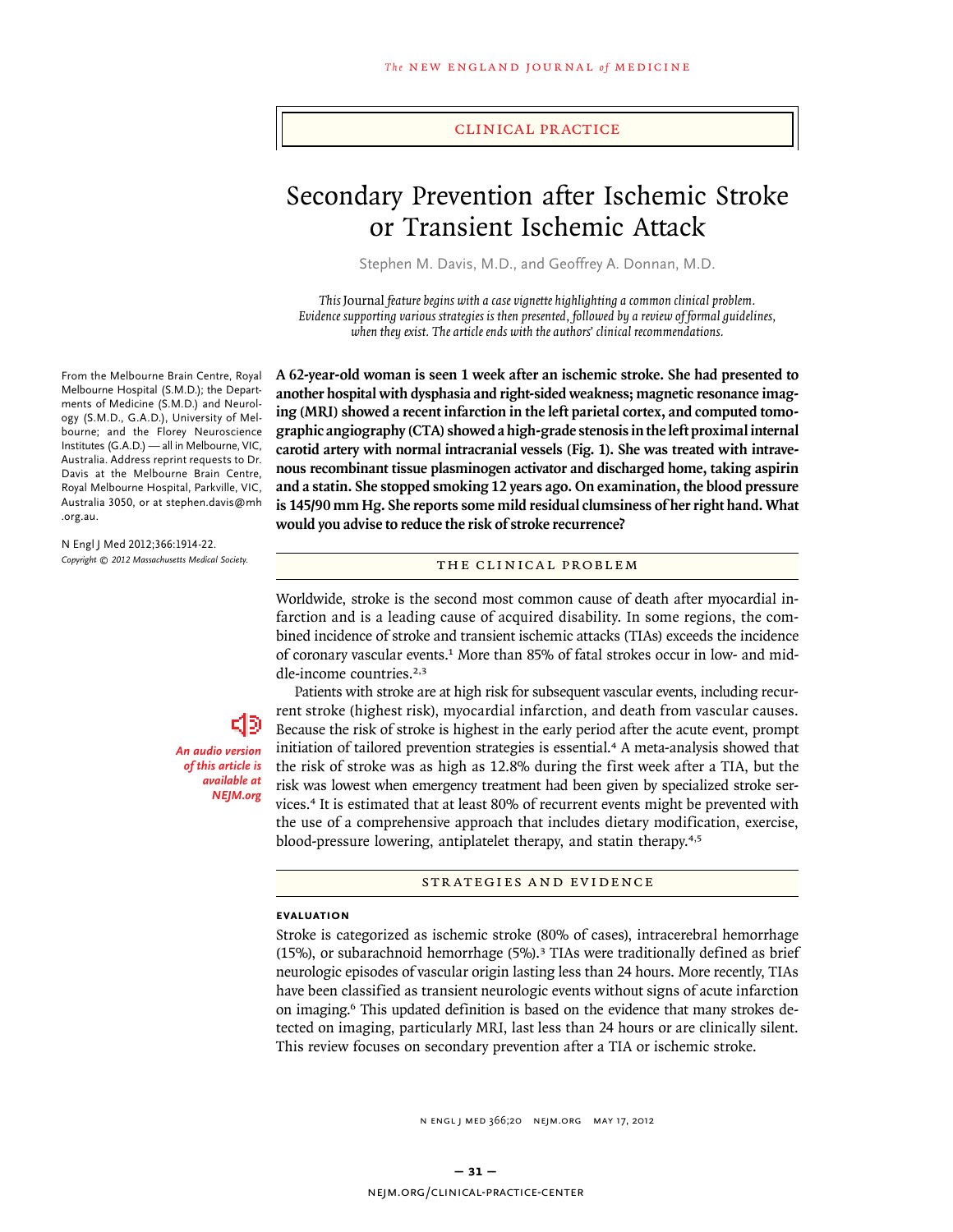In planning secondary prevention, it is important to attempt to identify the pathogenesis of the TIA or ischemic stroke, particularly to detect clinically significant cardiac or large-artery causes that warrant the use of strategies tailored to the individual patient. In clinical practice, the Trial of Org 10172 in Acute Stroke Treatment (TOAST) classification for ischemic stroke is useful in delineating major pathogeneses on the basis of clinical findings and investigations.7 These include cardioembolism (most commonly from atrial fibrillation), large-artery disease, small-vessel occlusion (lacunar stroke), stroke of other determined cause (e.g., arterial dissection, drug-related stroke, or a hypercoagulable disorder), and stroke of undetermined cause (two or more identified causes or negative or incomplete evaluation). Even when fully investigated, up to 30% of cases of cerebral ischemia remain unexplained ("cryptogenic stroke").

Urgent evaluation is warranted after a stroke or TIA, because many recurrent events occur early. Brain imaging is mandatory for diagnosis, classification, and management. MRI is much more sensitive than computed tomography (CT) in the diagnosis of acute ischemia, although CT is more widely available. Arterial imaging with the use of carotid Doppler ultrasonography, CTA, or magnetic resonance angiography (MRA) is usually necessary. In many centers, CT is now combined with CTA. Electrocardiography is routinely performed. To detect paroxysmal atrial fibrillation, ambulatory monitoring is useful. Transthoracic or transesophageal echocardiography is often used to detect cardiac sources of embolism other than

atrial fibrillation. Routine blood tests may reveal predisposing causes, such as polycythemia, renal impairment, electrolyte disturbances, and hyperglycemia.

## **Management**

Aggressive risk-factor management and lifestyle advice are essential for all patients. Observational studies of patients with a history of stroke indicate that healthy lifestyle behaviors, including regular exercise and abstinence from smoking, are associated with reduced mortality.8,9 In the INTERSTROKE case–control study involving first acute strokes,<sup>10</sup> 10 risk factors accounted for 90% of stroke risk: hypertension, current smoking, a high waist-to-hip ratio, a high dietary risk score, lack of regular physical activity, diabetes mellitus, excess alcohol consumption, psychosocial stress or depression, cardiac causes (e.g., previous myocardial infarction or atrial fibrillation), and a high ratio of apolipoprotein B to apolipoprotein A1.<sup>10</sup> Diabetes and the metabolic syndrome are common in patients with stroke or TIA and may not have been previously recognized.

In secondary prevention, three principal strategies are appropriate for nearly all patients: bloodpressure lowering, cholesterol lowering with statins, and antiplatelet therapy (except in patients in whom anticoagulant therapy is indicated). Other strategies are specific to the cause of stroke (Table 1).

### **Blood-Pressure Lowering**

Blood pressure is the most important modifiable risk factor in both primary and secondary preven-

# **key Clinical points**

# **secondary prevention after ischemic stroke or transient ischemic attack**

- Patients who have had an ischemic stroke or TIA are at high risk for recurrent stroke, myocardial infarction, and death from vascular causes.
- Investigations (including brain imaging and arterial and cardiac assessment) are warranted promptly after a TIA or stroke to determine the cause and guide interventions to reduce subsequent risk.
- Attention to lifestyle factors (including smoking cessation, regular exercise, and weight control) is routinely warranted.
- Blood-pressure lowering, cholesterol lowering with statins, and antiplatelet drugs have been shown to reduce the risk of recurrent stroke and other vascular events.
- Effective secondary-prevention strategies for selected patients include carotid revascularization for high-grade carotid stenosis and anticoagulation therapy for atrial fibrillation.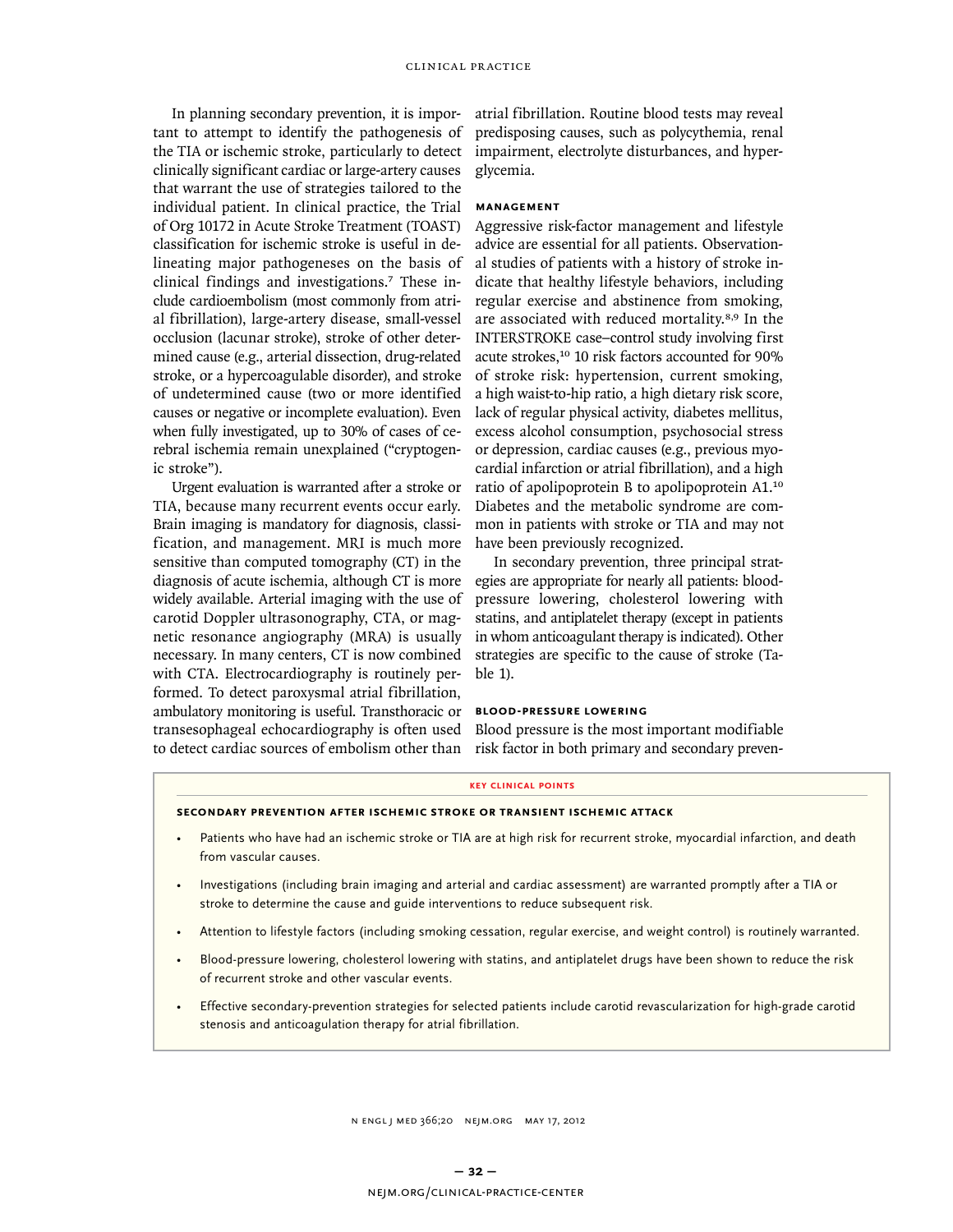

**Figure 1. Imaging Studies in a Woman with an Ischemic Stroke.**

In Panel A, a diffusion-weighted MRI scan shows an acute infarction in the territory of the left middle cerebral artery. In Panel B, CTA shows severe stenosis of the left internal carotid artery (arrow).

tion of stroke. Observational studies and clinical trials support blood-pressure reduction for secondary prevention in most patients, regardless of the initial blood-pressure level. Data are lacking to determine the most effective blood-pressure target and extent of lowering, and guidelines recommend that treatment be individualized, but benefits have been linked to absolute blood-pressure reductions of approximately 10/5 mm Hg.<sup>8</sup> Given data suggesting the risks of immediate blood-pressure lowering after stroke, caution is warranted in the acute care setting.<sup>8,22</sup>

A systematic review of trials of secondary prevention after stroke with the use of agents in various classes of antihypertensive drugs showed reductions in all strokes, nonfatal strokes, myocardial infarction, and all vascular events; the magnitude of the reduction in stroke risk was directly related to the degree of systolic-bloodpressure lowering.<sup>23</sup> In the Perindopril Protection against Recurrent Stroke Study (PROGRESS),<sup>11</sup> patients with a prior stroke or TIA were randomly assigned to treatment with an angiotensin-converting–enzyme (ACE) inhibitor (plus the diuretic indapamide, at the discretion of the physician) or placebo. There was a 28% lower risk of stroke over a period of 4 years in the ACE-inhibitor group, with an average blood-pressure reduction of 9/4 mm Hg. Data from another large trial involving high-risk patients, including those with a prior stroke, also support blood-pressure lowering with an ACE inhibitor.<sup>24</sup>

Whether the benefits of blood-pressure lowering depend on the particular class of antihypertensive drugs or simply on the antihypertensive effect of all such drugs remains controversial, although most of the evidence appears to support the latter.25 The PROGRESS trial showed a greater reduction in the risk of stroke and other vascular outcomes among patients treated with a combination of an ACE inhibitor and a diuretic than among those treated with an ACE inhibitor alone, but blood-pressure reduction was greater with combination therapy.<sup>11</sup> One secondary-prevention trial showed a reduction in the combined incidence of stroke and TIA with an angiotensin-receptor blocker (ARB) as compared with a calcium antagonist, despite similar effects on blood pressure.<sup>26</sup> Yet a much larger trial, the Prevention Regimen for Effectively Avoiding Second Strokes (PRoFESS) study, failed to show a significant benefit of an ARB over placebo in reducing the risk of recurrent stroke<sup>27</sup>; however, the negative results may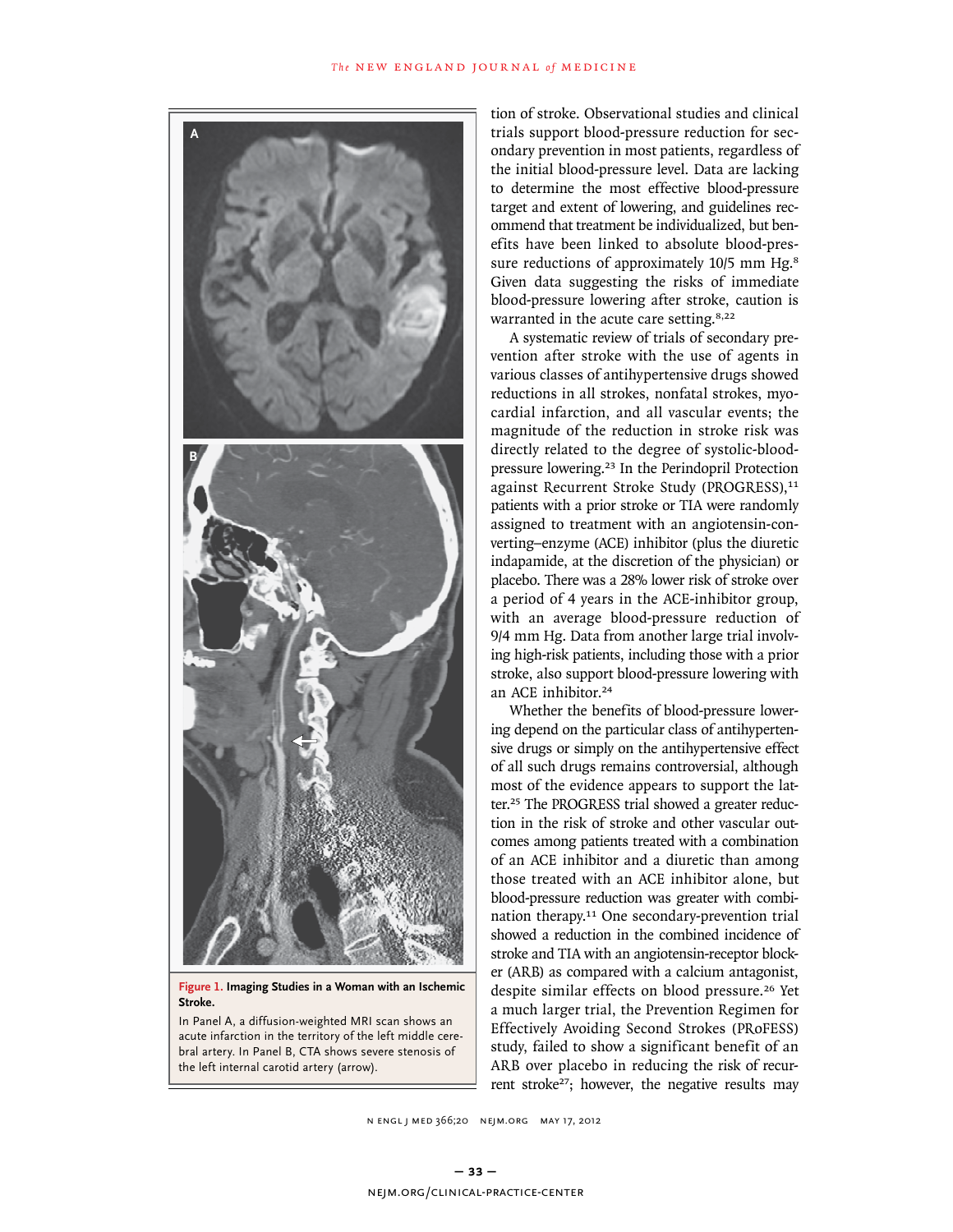| Table 1. Strategies of Proven Benefit for Secondary                                                                                                                                                                                                                                                                                                                              | Prevention of Stroke.*                                                                                                                                                                                                                                                                                                                                                                                                                                                                                                                                                                                                                                                                                                                                                                                                                                                                                                                                                                                                                                                                                                                                                                                                                                                                                                                                                                                                                                                                                                                                             |                                                    |
|----------------------------------------------------------------------------------------------------------------------------------------------------------------------------------------------------------------------------------------------------------------------------------------------------------------------------------------------------------------------------------|--------------------------------------------------------------------------------------------------------------------------------------------------------------------------------------------------------------------------------------------------------------------------------------------------------------------------------------------------------------------------------------------------------------------------------------------------------------------------------------------------------------------------------------------------------------------------------------------------------------------------------------------------------------------------------------------------------------------------------------------------------------------------------------------------------------------------------------------------------------------------------------------------------------------------------------------------------------------------------------------------------------------------------------------------------------------------------------------------------------------------------------------------------------------------------------------------------------------------------------------------------------------------------------------------------------------------------------------------------------------------------------------------------------------------------------------------------------------------------------------------------------------------------------------------------------------|----------------------------------------------------|
| Indication and Strategy                                                                                                                                                                                                                                                                                                                                                          |                                                                                                                                                                                                                                                                                                                                                                                                                                                                                                                                                                                                                                                                                                                                                                                                                                                                                                                                                                                                                                                                                                                                                                                                                                                                                                                                                                                                                                                                                                                                                                    | Key Trial or Meta-Analysis                         |
|                                                                                                                                                                                                                                                                                                                                                                                  | Study                                                                                                                                                                                                                                                                                                                                                                                                                                                                                                                                                                                                                                                                                                                                                                                                                                                                                                                                                                                                                                                                                                                                                                                                                                                                                                                                                                                                                                                                                                                                                              | Results                                            |
| Routinet                                                                                                                                                                                                                                                                                                                                                                         |                                                                                                                                                                                                                                                                                                                                                                                                                                                                                                                                                                                                                                                                                                                                                                                                                                                                                                                                                                                                                                                                                                                                                                                                                                                                                                                                                                                                                                                                                                                                                                    |                                                    |
| Blood-pressure lowering                                                                                                                                                                                                                                                                                                                                                          | PROGRESS <sup>11</sup> : ACE inhibitor plus diuretic vs. placebo; prima-<br>ry end point: total strokes                                                                                                                                                                                                                                                                                                                                                                                                                                                                                                                                                                                                                                                                                                                                                                                                                                                                                                                                                                                                                                                                                                                                                                                                                                                                                                                                                                                                                                                            | RRR, 28.0%; ARR, 4.00 percentage points; NNT, 97   |
| Cholesterol lowering (statin)                                                                                                                                                                                                                                                                                                                                                    | SPARCL <sup>12</sup> : statin vs. placebo; primary end point: first stroke                                                                                                                                                                                                                                                                                                                                                                                                                                                                                                                                                                                                                                                                                                                                                                                                                                                                                                                                                                                                                                                                                                                                                                                                                                                                                                                                                                                                                                                                                         | RRR, 16.0%; ARR, 2.20 percentage points; NNT, 220  |
| Antiplatelet therapy (unless anticoagulation indicated)                                                                                                                                                                                                                                                                                                                          |                                                                                                                                                                                                                                                                                                                                                                                                                                                                                                                                                                                                                                                                                                                                                                                                                                                                                                                                                                                                                                                                                                                                                                                                                                                                                                                                                                                                                                                                                                                                                                    |                                                    |
| Aspirin (first-line therapy)                                                                                                                                                                                                                                                                                                                                                     | ATTC <sup>13,14</sup> : aspirin vs. placebo; primary end points: nonfatal<br>stroke, nonfatal MI, and death from vascular causes                                                                                                                                                                                                                                                                                                                                                                                                                                                                                                                                                                                                                                                                                                                                                                                                                                                                                                                                                                                                                                                                                                                                                                                                                                                                                                                                                                                                                                   | RRR, 13.0%; ARR, 1.00 percentage points; NNT, 100  |
| Clopidogrel                                                                                                                                                                                                                                                                                                                                                                      | CAPRIE <sup>15</sup> : clopidogrel vs. aspirin; primary end points: isch-<br>emic stroke, MI, and death from vascular causes                                                                                                                                                                                                                                                                                                                                                                                                                                                                                                                                                                                                                                                                                                                                                                                                                                                                                                                                                                                                                                                                                                                                                                                                                                                                                                                                                                                                                                       | RRR, 8.7%; ARR, 0.51 percentage points; NNT, 196   |
| Aspirin plus dipyridamole                                                                                                                                                                                                                                                                                                                                                        | ESPS2 <sup>16</sup> : aspirin plus dipyridamole vs. aspirin; primary end<br>point: stroke                                                                                                                                                                                                                                                                                                                                                                                                                                                                                                                                                                                                                                                                                                                                                                                                                                                                                                                                                                                                                                                                                                                                                                                                                                                                                                                                                                                                                                                                          | RRR, 23.8%; ARR, 2.97 percentage points; NNT, 74   |
| rectomy<br>Symptomatic high-grade stenosis: carotid endarte                                                                                                                                                                                                                                                                                                                      | vs. medical treatment alone; primary end point: any ipsi-<br>NASCET <sup>17</sup> : carotid endarterectomy plus medical treatment<br>lateral ischemic stroke                                                                                                                                                                                                                                                                                                                                                                                                                                                                                                                                                                                                                                                                                                                                                                                                                                                                                                                                                                                                                                                                                                                                                                                                                                                                                                                                                                                                       | Ō<br>RRR, 65.0%; ARR, 17 percentage points; NNT,   |
| Atrial fibrillation                                                                                                                                                                                                                                                                                                                                                              |                                                                                                                                                                                                                                                                                                                                                                                                                                                                                                                                                                                                                                                                                                                                                                                                                                                                                                                                                                                                                                                                                                                                                                                                                                                                                                                                                                                                                                                                                                                                                                    |                                                    |
| Warfarin                                                                                                                                                                                                                                                                                                                                                                         | EAFT <sup>18</sup> : warfarin vs. placebo; primary end point: all strokes                                                                                                                                                                                                                                                                                                                                                                                                                                                                                                                                                                                                                                                                                                                                                                                                                                                                                                                                                                                                                                                                                                                                                                                                                                                                                                                                                                                                                                                                                          | RRR, 66.0%; ARR, 8.0 percentage points; NNT, 12    |
| Dabigatran                                                                                                                                                                                                                                                                                                                                                                       | RE-LY <sup>19</sup> : dabigatran vs. warfarin; primary end points: stroke<br>and systemic embolism                                                                                                                                                                                                                                                                                                                                                                                                                                                                                                                                                                                                                                                                                                                                                                                                                                                                                                                                                                                                                                                                                                                                                                                                                                                                                                                                                                                                                                                                 | RRR, 34.0%; ARR, 0.58 percentage points; NNT, 172¶ |
| Rivaroxaban                                                                                                                                                                                                                                                                                                                                                                      | ROCKET AF <sup>20</sup> : rivaroxaban vs. warfarin; primary end points:<br>stroke and systemic embolism                                                                                                                                                                                                                                                                                                                                                                                                                                                                                                                                                                                                                                                                                                                                                                                                                                                                                                                                                                                                                                                                                                                                                                                                                                                                                                                                                                                                                                                            | RRR, 13.0%; ARR, 0.30 percentage points; NNT, 333  |
| Apixaban                                                                                                                                                                                                                                                                                                                                                                         | ARISTOTLE <sup>21</sup> : apixaban vs. warfarin; primary end points:<br>stroke and systemic embolism                                                                                                                                                                                                                                                                                                                                                                                                                                                                                                                                                                                                                                                                                                                                                                                                                                                                                                                                                                                                                                                                                                                                                                                                                                                                                                                                                                                                                                                               | RRR, 21.0%; ARR, 0.33 percentage points; NNT, 303  |
| contraindications.<br>The results are for dabigatran at a dose of 150 mg twice per day.<br>All trials are based on level 1 evidence. The list of<br>Atrial Fibrillation, RRR relative risk reduction, and<br>t The RRR and ARR are annualized for all the studie<br>The indication is routine in the absence of clinical<br>sin-converting enzyme, ARISTOTLE Apixaban for<br>$+$ | low-up period. All values are approximate and derived from previous analyses, Cochrane database reviews, or individual trials if these are the only data available. ACE denotes angioten-<br>(NNT) to prevent one primary-outcome event (secondary prevention) per year was calculated with the use of data on absolute risk reduction (ARR) during the mean or median trial fol-<br>Clopidogrel versus Aspirin in Patients at Risk of Ischemic Events, EAFT European Atrial Fibrillation Trial, ESPS2 European Stroke Prevention Study 2, MI myocardial infarction, NASCET<br>Anticoagulation Therapy, ROCKET AF Rivaroxaban Once Daily Oral Direct Factor Xa Inhibition Compared with Vitamin K Antagonism for Prevention of Stroke and Embolism Trial in<br>Reduction in Stroke and Other Thromboembolic Events in Atrial Fibrillation, ATTC Antithrombotic Trialists' Collaboration, CAPRIE<br>trials is not comprehensive; instead, a definitive trial or meta-analysis is cited for each intervention. The number needed to treat<br>North American Symptomatic Carotid Endarterectomy Trial, PROGRESS Perindopril Protection against Recurrent Stroke Study, RE-LY Randomized Evaluation of Long-Term<br>ss except PROGRESS, SPARCL, ESPS2, and NASCET, for which the RRR and ARR are for the duration of the trial.<br>The results are based on a meta-analysis of trials comparing aspirin with placebo in patients with a previous stroke or transient ischemic attack (TIA).<br>SPARCL Stroke Prevention by Aggressive Reduction in Cholesterol Levels. |                                                    |

# **– 34 –** nejm.org/clinical-practice-center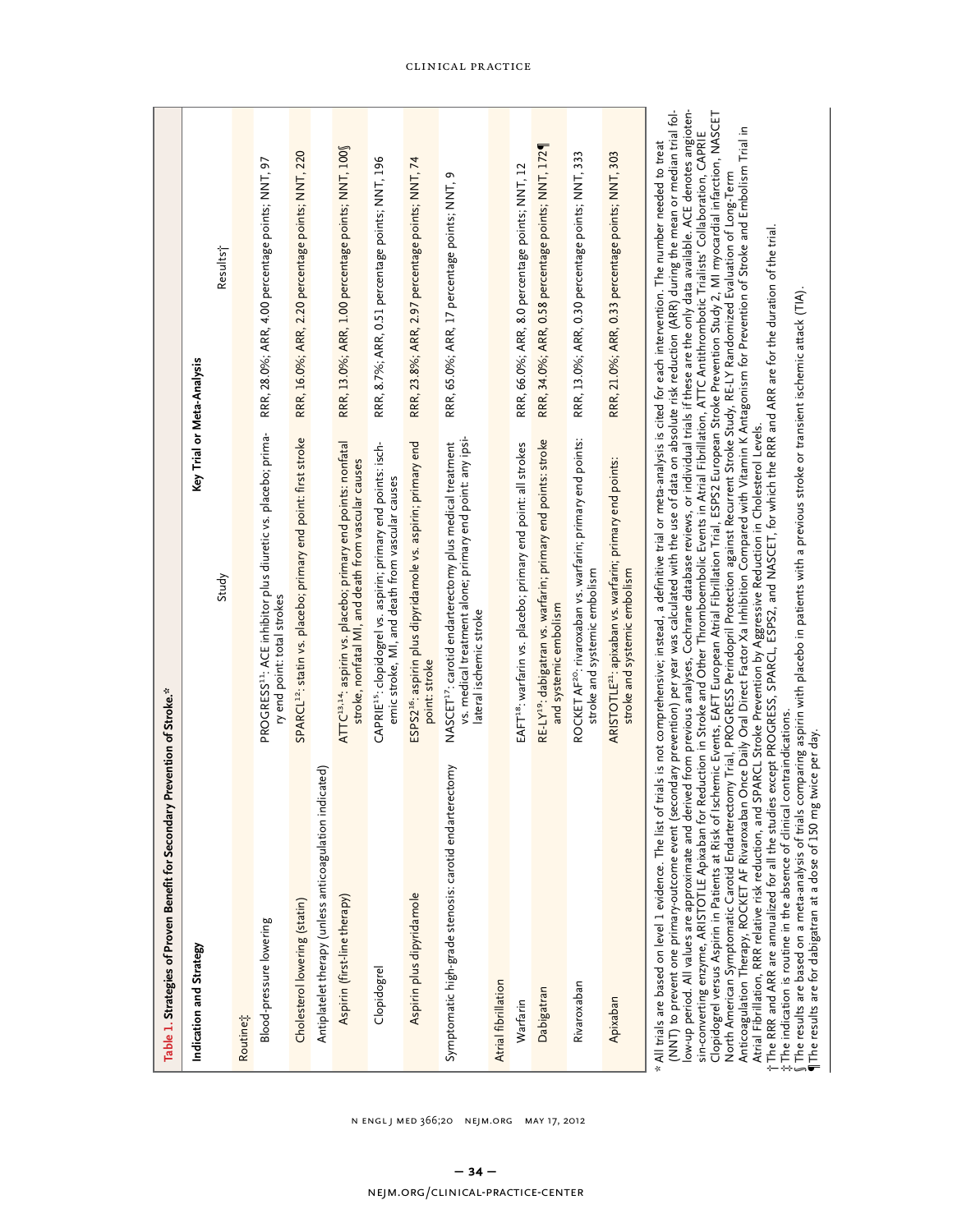have been explained by the small reduction in blood pressure with active treatment.<sup>27</sup>

### **Cholesterol Lowering with Statins**

Cholesterol lowering with statin drugs, which is effective in primary stroke prevention, has also proved effective in secondary prevention after stroke or TIA. A subgroup analysis involving patients with a history of cerebrovascular disease in the Heart Protection Study with an initial total cholesterol level of at least 135 mg per deciliter (3.5 mmol per liter) showed that simvastatin (at a dose of 40 mg per day), as compared with placebo, resulted in a 20% reduction in the risk of all vascular end points and a 25% reduction in the risk of stroke.28 In the Stroke Prevention by Aggressive Reduction in Cholesterol Levels (SPARCL) study, $12$  a placebo-controlled trial involving patients with a recent TIA or stroke and baseline low-density lipoprotein (LDL) cholesterol levels of 100 to 190 mg per deciliter (2.6 to 4.9 mmol per liter), those randomly assigned to atorvastatin (at a dose of 80 mg per day) had significant reductions in the risks of stroke and all cardiovascular events (absolute risk reductions, 2.2 percentage points and 3.5 percentage points, respectively, over a period of 5 years). The benefits appear to be greatest in patients with the greatest reductions in LDL levels (50% or more).<sup>29</sup> Secondary-prevention guidelines recommend treatment for patients with an LDL cholesterol level of 100 mg per deciliter (2.6 mmol per liter) or higher, with the aim of reducing the level by at least 50% or achieving a target level of less than 70 mg per deciliter (1.8 mmol per liter).<sup>8</sup> Despite the overall benefit, statins have been associated with a slightly increased risk of intracerebral hemorrhage, and their use may be contraindicated in patients with the disorder.<sup>12,30</sup>

### **Antiplatelet Therapy**

Unless anticoagulation is indicated, patients should receive antiplatelet therapy for secondary stroke prevention. In trials involving high-risk patients, including those with a history of stroke, aspirin reduced the risk of subsequent vascular events overall by about a quarter.<sup>13</sup> However, a metaanalysis of trials specifically of aspirin (vs. placebo), limited to patients with a prior stroke or TIA, suggested that aspirin reduced the risk of subsequent vascular events by only 13%.<sup>14</sup> Low doses of aspirin (ranging from 75 to 325 mg per

day) appear to be as effective as higher doses in reducing the risk of stroke, with a lower risk of gastrointestinal toxic effects.

Secondary-prevention trials have also shown benefits of other antiplatelet strategies. Both clopidogrel (an adenosine diphosphate–receptor inhibitor) $15$  and the combination of aspirin plus dipyridamole (a phosphodiesterase inhibitor) $16,31$ were shown in randomized trials to be superior to aspirin, but the absolute benefits were very small. In a trial comparing the combination of aspirin plus dipyridamole with clopidogrel for the prevention of recurrent stroke, outcomes were similar in the two treatment groups.<sup>32</sup> Current guidelines indicate that aspirin alone, clopidogrel, and aspirin plus dipyridamole are all acceptable firstline options in secondary stroke prevention.<sup>8</sup> Randomized trials have shown no benefit, and increased hemorrhagic risks, with the combined use of clopidogrel and aspirin as compared with clopidogrel alone<sup>33</sup> or aspirin alone<sup>34</sup> for long-term secondary prevention after stroke. In the Secondary Prevention of Small Subcortical Strokes (SPS3; ClinicalTrials.gov number, NCT00059306) trial, which is evaluating antiplatelet therapy with aspirin plus clopidogrel versus aspirin alone, as well as two approaches to blood-pressure lowering, the combination antiplatelet therapy was recently terminated prematurely owing to excess hemorrhages and deaths.

Short-term use of the combination of aspirin and clopidogrel has been proposed early after stroke or TIA, when the risk of recurrent stroke is highest (Table 2). A brief duration of exposure would be expected to reduce the risks associated with combination therapy. In a randomized, controlled pilot trial, the rate of stroke recurrence at 90 days was 10.8% among patients randomly assigned to aspirin within 24 hours versus 7.1% among those randomly assigned to combined aspirin and clopidogrel; this difference was not significant, but the trial was underpowered.<sup>35</sup> A larger trial comparing these regimens is under way (NCT00991029).

## **Carotid Endarterectomy and Carotid-Artery Stenting**

Carotid endarterectomy is indicated for the treatment of patients with a history of TIA or nondisabling ischemic stroke who have high-grade (70 to 99%) carotid stenosis or, in selected cases, moderate (50 to 69%) stenosis.17,44-46 In the North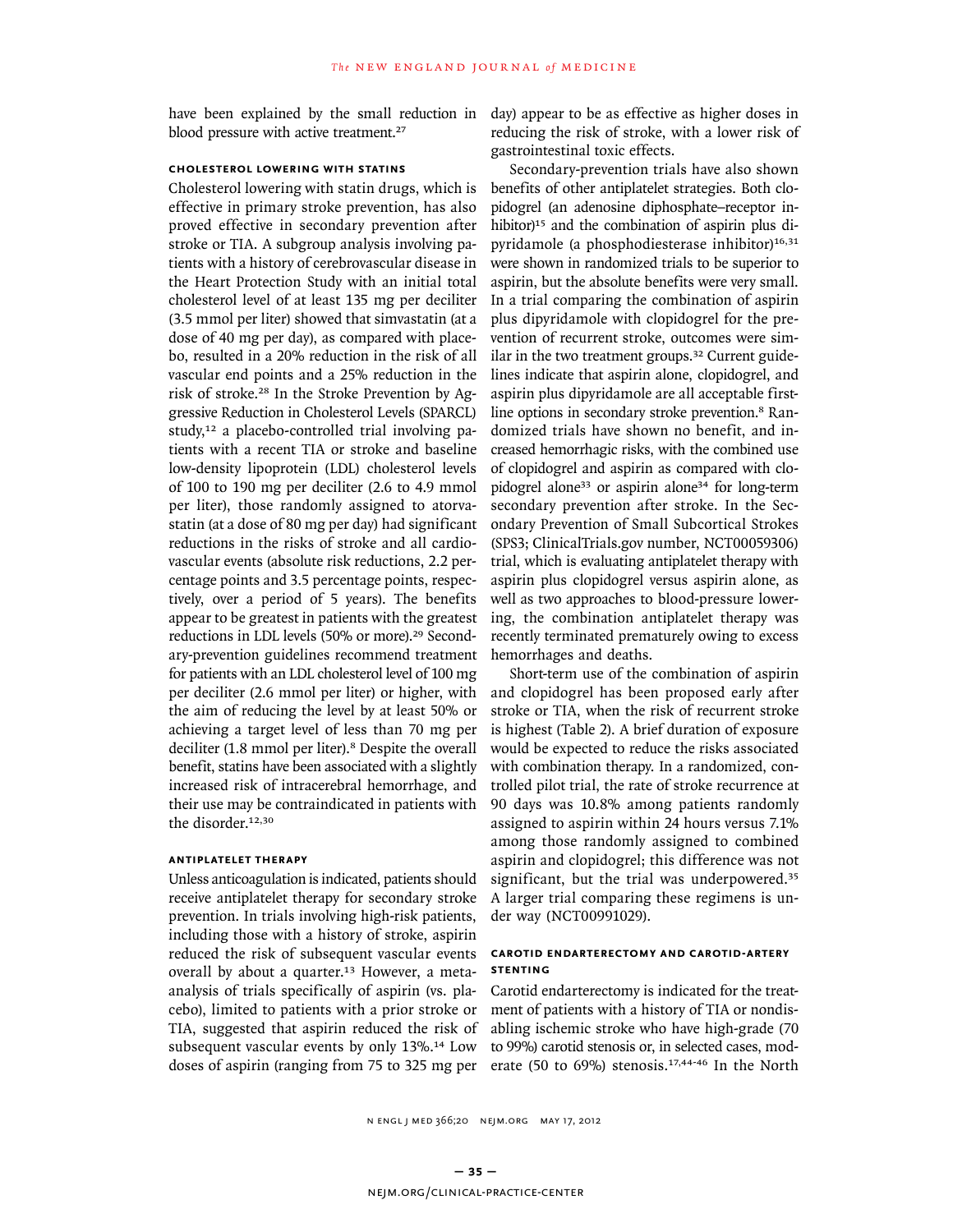| Target                         | <b>Possible Strategy</b>                                          | Comments                                                                                                                                                                                                                                                             |
|--------------------------------|-------------------------------------------------------------------|----------------------------------------------------------------------------------------------------------------------------------------------------------------------------------------------------------------------------------------------------------------------|
| Early recurrent stroke         | Combined aspirin and clopidogrel for 90 days<br>from stroke onset | Increased risk with combination therapy vs. aspirin or<br>clopidogrel alone, but meta-analysis suggests pos-<br>sible benefit of combination therapy after a TIA or<br>minor stroke <sup>35</sup> ; POINT (NCT00991029): combination<br>therapy vs. aspirin, ongoing |
| Carotid stenosis               | Carotid-artery stenting                                           | Higher risks of periprocedural stroke and death with<br>stenting than with endarterectomy, <sup>36-39</sup> although<br>risks similar with the two treatments among patients<br>70 years of age or younger <sup>40</sup>                                             |
| Aortic-arch atheroma           | Antiplatelet therapy vs. anticoagulation                          | Common cause of stroke; most effective treatment un-<br>known; ARCH (NCT00235248) <sup>41</sup> : aspirin plus clopid-<br>ogrel vs. warfarin, ongoing                                                                                                                |
| Intracranial arterial stenosis | Intracranial stenting                                             | Higher rates of stroke and death with intracranial stenting<br>than with aggressive medical therapy in one trial<br>(SAMMPRIS), <sup>42</sup> but other trials ongoing                                                                                               |
| Carotid dissection             | Antiplatelet therapy vs. anticoagulation                          | Optimal treatment unclear; CADISS (NCT00238667):<br>aspirin vs. warfarin, ongoing                                                                                                                                                                                    |
| Patent foramen ovale           | Percutaneous closure device vs. medical therapy                   | No benefit observed with percutaneous closure in<br>CLOSURE 143; other trials ongoing                                                                                                                                                                                |

ARCH denotes Aortic Arch Related Cerebral Hazard, CADISS Cervical Artery Dissection in Stroke Study, CLOSURE I Evaluation of the STARFlex Septal Closure System in Patients with a Stroke and/or Transient Ischemic Attack due to Presumed Paradoxical Embolism through a Patent Foramen Ovale, POINT Platelet-Oriented Inhibition in New TIA and Minor Ischemic Stroke, and SAMMPRIS Stenting and Aggressive Medical Management for Preventing Recurrent Stroke in Intracranial Stenosis.

American Symptomatic Carotid Endarterectomy Trial (NASCET), participants with high-grade carotid stenosis who were randomly assigned to endarterectomy had an absolute reduction of 17 percentage points in the risk of stroke over a period of 18 months.46 Surgery resulted in a more modest benefit (absolute risk reduction of 6.5 percentage points over a period of 5 years) in patients with moderate stenosis and no benefit in those with mild  $(50\%)$  stenosis.<sup>44,45</sup> Careful attention to the results of carotid endarterectomy in any given center is essential to ensure that the surgical risks do not exceed those in the clinical trials.<sup>8</sup>

The timing of carotid endarterectomy after a TIA or ischemic stroke involves balancing the risk of early recurrent events with the risk of reperfusion injury and hemorrhagic transformation. Early intervention, within 2 weeks after the onset of symptoms, is now recommended, given evidence that the benefits of surgery rapidly diminish with increasing time since the ischemic event.<sup>47</sup>

The use of carotid-artery stenting as an alternative to carotid endarterectomy is more controversial. Carotid-artery stenting is less invasive than endarterectomy and is associated with a more

rapid recovery and a much lower risk of cranialnerve palsies. However, studies have shown that the periprocedural risks (chiefly death and recurrent stroke within 30 days) are significantly higher with carotid-artery stenting than with carotid endarterectomy.36-39 In the Carotid Revascularization Endarterectomy versus Stenting Trial (CREST), these risks were offset by a reduced rate of myocardial infarction in the stenting group, such that overall outcomes (stroke, myocardial infarction, and death) were similar with the two procedures at 30 days and at 4 years.<sup>39</sup> However, the purported equivalence of these procedures has been questioned, given that the longer-term health effects of stroke outweigh those of myocardial infarction. Data from CREST and European stenting trials indicate that the relative benefits and risks of the procedures vary according to age. In patients older than 70 years of age, carotid endarterectomy appears to be superior to carotid-artery stenting, whereas in patients 70 years of age or younger, the periprocedural risks of stroke and death are similar with the two procedures,39,40 and carotid-artery stenting (performed by interventionists with acceptable complication rates) is a reasonable alternative to ca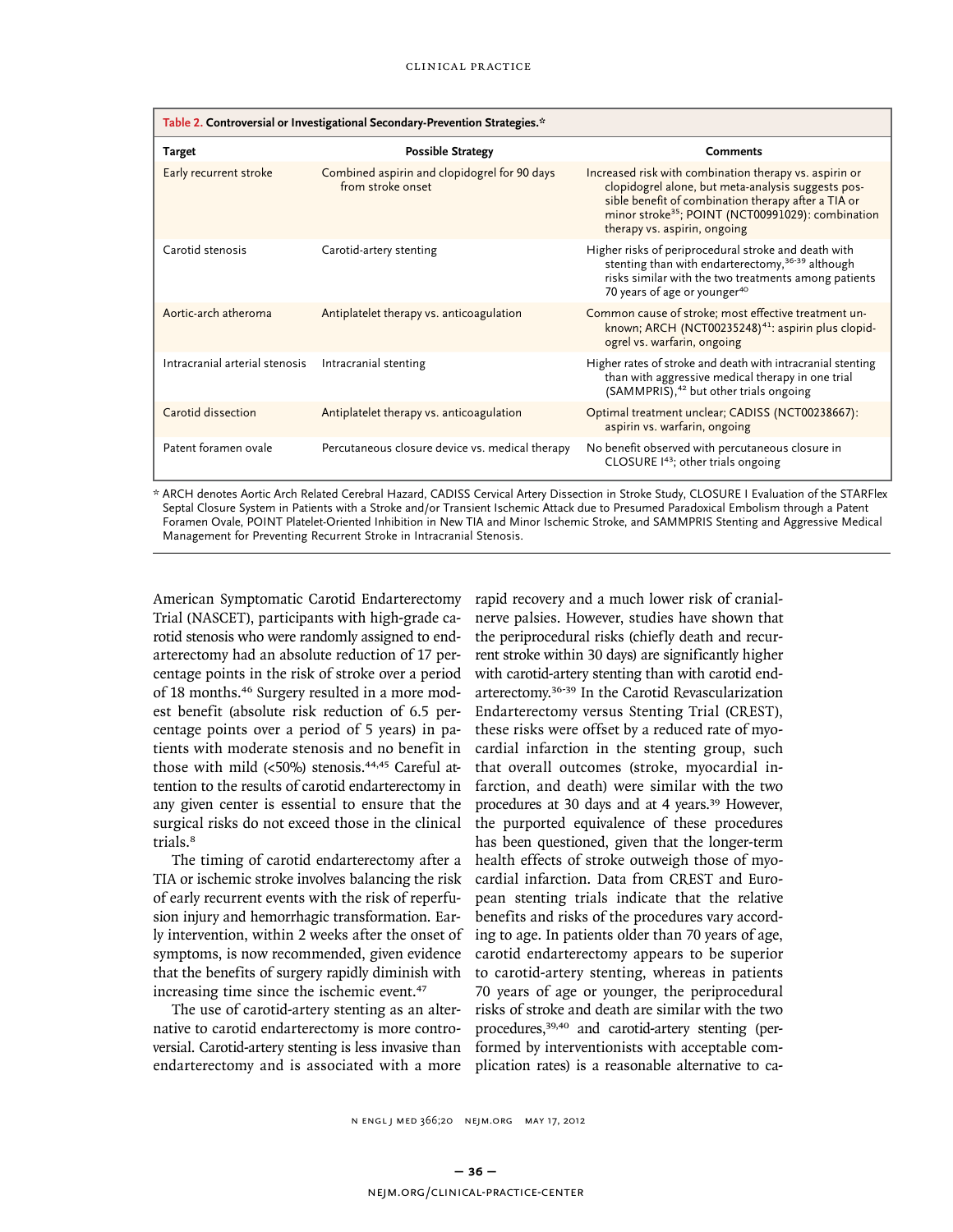rotid endarterectomy. However, there are limited long-term data regarding the outcomes of carotid-artery stenting to guide decision making.<sup>8</sup>

# **Atrial Fibrillation and Anticoagulation**

Atrial fibrillation causes at least 15% of cases of ischemic stroke. Dose-adjusted warfarin has been the mainstay of therapy. A meta-analysis of trials comparing warfarin with placebo or aspirin showed reductions in the risk of stroke of 60% and 40%, respectively, although these were chiefly primaryprevention trials.<sup>48</sup> Warfarin has also been shown to be more effective than aspirin<sup>18</sup> or the combination of aspirin plus clopidogrel<sup>49</sup> for secondary prevention of stroke in patients with atrial fibrillation.

Newer oral anticoagulant strategies, which do not require monitoring, are now available and are likely to replace warfarin in many cases, although they are more costly. In a randomized trial of patients with atrial fibrillation (20% of whom had a prior stroke or TIA), dabigatran (a direct thrombin inhibitor), at a dose of 150 mg twice per day, was superior to warfarin in the prevention of stroke or systemic embolism, with a similar risk of overall major bleeding but a significantly lower risk of intracranial hemorrhage.<sup>19</sup> At a lower dose (110 mg twice per day), dabigatran was noninferior to warfarin, with a lower risk of overall major bleeding. Randomized trials have also shown the efficacy of factor Xa inhibitors in reducing stroke risk among patients with atrial fibrillation. Like dabigatran, rivaroxaban was noninferior to warfarin, with a lower risk of bleeding.<sup>20</sup> Apixaban has been shown to be superior to warfarin, with reductions in the risk of bleeding and mortality, $2<sup>1</sup>$ and for persons in whom warfarin has unacceptable adverse effects, apixaban has been shown to be superior to aspirin.<sup>50</sup>

# AREAS OF UNCERTAINTY

Patent foramen ovale is more common in patients with cryptogenic stroke than in the general population, and patients with both patent foramen ovale and atrial septal aneurysm appear to be at increased risk for stroke.<sup>51</sup> Antiplatelet therapy is generally recommended for patients with patent foramen ovale after a stroke or TIA. The efficacy and safety of endovascular closure for the prevention of recurrent stroke in such patients remains questionable; one recent trial showed no benefit of endovascular closure.<sup>43</sup>

Studies of secondary-prevention strategies for other conditions associated with an increased risk of stroke, including aortic-arch atheroma<sup>41</sup> and intracranial atherosclerosis, are needed; intracranial atherosclerosis accounts for up to 50% of ischemic strokes in Asian populations.<sup>52</sup> Antiplatelet therapy and intensive risk-factor management are recommended for such patients. A randomized trial comparing warfarin with aspirin in patients with stroke or TIA caused by intracranial stenosis was terminated early owing to higher risks of adverse outcomes with warfarin,<sup>53</sup> and a trial comparing angioplasty and stenting with aggressive medical management in such patients was halted because of increased hazards with stenting.<sup>42</sup>

Arterial dissection is one of the most common causes of stroke in young adults; the most effective therapy after a dissection remains unclear.<sup>54</sup> A large trial comparing aspirin and warfarin in such patients is under way (NCT00238667).

### Guidelines

The American Stroke Association and European Stroke Organization have published guidelines for the prevention of stroke in patients with an initial stroke or TIA.<sup>8,55</sup> Our recommendations are largely consistent with these guidelines.

### Conclusions AND RECOMMENDATIONS

The patient described in the vignette had an ischemic stroke and has a high-grade carotid stenosis. We would refer this patient for prompt carotid endarterectomy, although carotid stenting would also be reasonable, given her age. We would recommend continuing her statin therapy, providing low-dose aspirin (e.g., 81 mg daily), and lowering her blood pressure. We would favor treatment with an ACE inhibitor and a diuretic, given their efficacy in a randomized secondary-prevention trial,<sup>13</sup> while recognizing that there is uncertainty about which strategy is most effective. The patient should be informed about lifestyle factors and the importance of avoiding smoking and obesity and exercising regularly.

Dr. Davis reports receiving consulting fees from Boehringer Ingelheim and lecture fees from Sanofi-Aventis, and Dr. Donnan receiving consulting fees from Bayer HealthCare. No other potential conflict of interest relevant to this article was reported.

Disclosure forms provided by the authors are available with the full text of this article at NEJM.org.

1920 n engl j med 366;20 nejm.org may 17, 2012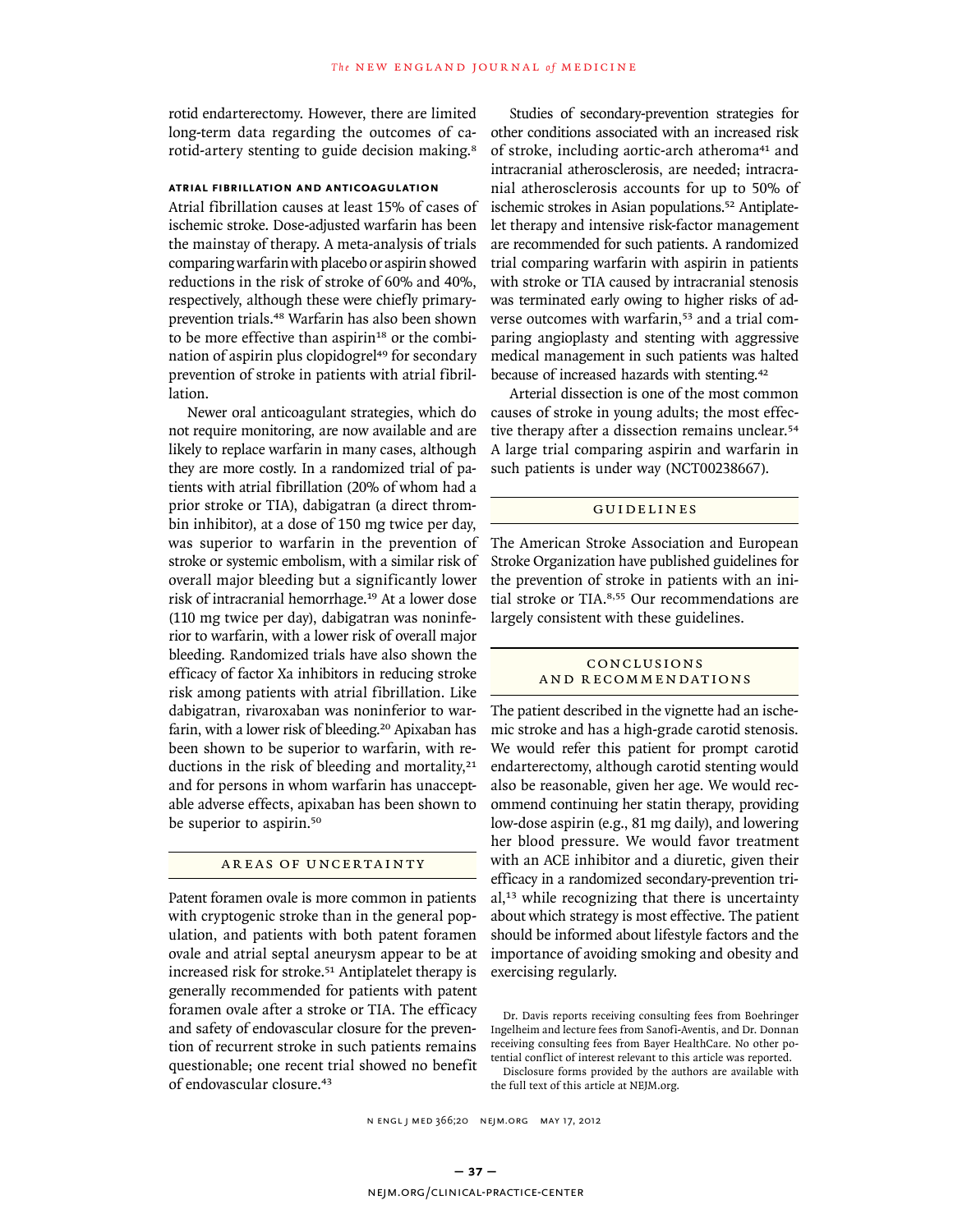#### **References**

**1.** Rothwell PM, Coull AJ, Silver LE, et al. Population-based study of event-rate, incidence, case fatality, and mortality for all acute vascular events in all arterial territories (Oxford Vascular Study). Lancet 2005; 366:1773-83.

**2.** Strong K, Mathers C, Bonita R. Preventing stroke: saving lives around the world. Lancet Neurol 2007;6:182-7.

**3.** Donnan GA, Fisher M, Macleod M, Davis SM. Stroke. Lancet 2008;371:1612-23. **4.** Giles MF, Rothwell PM. Risk of stroke early after transient ischaemic attack: a systematic review and meta-analysis. Lancet Neurol 2007;6:1063-72.

**5.** Hackam DG, Spence JD. Combining multiple approaches for the secondary prevention of vascular events after stroke: a quantitative modeling study. Stroke 2007; 38:1881-5.

**6.** Easton JD, Saver JL, Albers GW, et al. Definition and evaluation of transient ischemic attack: a scientific statement for healthcare professionals from the American Heart Association/American Stroke Association Stroke Council, Council on Cardiovascular Surgery and Anesthesia, Council on Cardiovascular Radiology and Intervention, Council on Cardiovascular Nursing, and the Interdisciplinary Council on Peripheral Vascular Disease: the American Academy of Neurology affirms the value of this statement as an educational tool for neurologists. Stroke 2009;40: 2276-93.

**7.** Goldstein LB, Jones MR, Matchar DB, et al. Improving the reliability of stroke subgroup classification using the Trial of ORG 10172 in Acute Stroke Treatment (TOAST) criteria. Stroke 2001;32:1091-8. **8.** Furie KL, Kasner SE, Adams RJ, et al. Guidelines for the prevention of stroke in patients with stroke or transient ischemic attack: a guideline for healthcare professionals from the American Heart Association/American Stroke Association. Stroke 2011;42:227-76.

**9.** Towfighi A, Markovic D, Ovbiagele B. Impact of a healthy lifestyle on all-cause and cardiovascular mortality after stroke in the USA. J Neurol Neurosurg Psychiatry 2012;83:146-51.

**10.** O'Donnell MJ, Xavier D, Liu L, et al. Risk factors for ischaemic and intracerebral haemorrhagic stroke in 22 countries (the INTERSTROKE study): a case-control study. Lancet 2010;376:112-23.

**11.** PROGRESS Collaborative Group. Randomised trial of a perindopril-based bloodpressure-lowering regimen among 6,105 individuals with previous stroke or transient ischaemic attack. Lancet 2001;358: 1033-41. [Errata, Lancet 2001;358:1556, 2002;359:2120.]

**12.** Amarenco P, Bogousslavsky J, Callahan A III, et al. High-dose atorvastatin after stroke or transient ischemic attack. N Engl J Med 2006;355:549-59.

**13.** Antithrombotic Trialists' Collabora-

tion. Collaborative meta-analysis of randomised trials of antiplatelet therapy for prevention of death, myocardial infarction, and stroke in high risk patients. BMJ 2002;324:71-86.

**14.** Algra A, van Gijn J. Aspirin at any dose above 30 mg offers only modest protection after cerebral ischaemia. J Neurol Neurosurg Psychiatry 1996;60:197-9.

**15.** CAPRIE Steering Committee. A randomised, blinded, trial of clopidogrel versus aspirin in patients at risk of ischaemic events (CAPRIE). Lancet 1996;348:1329- 39.

**16.** Diener HC, Cunha L, Forbes C, Sivenius J, Smets P, Lowenthal A. European Stroke Prevention Study. 2. Dipyridamole and acetylsalicylic acid in the secondary prevention of stroke. J Neurol Sci 1996; 143:1-13.

**17.** North American Symptomatic Carotid Endarterectomy Trial Collaborators. Beneficial effect of carotid endarterectomy in symptomatic patients with high-grade carotid stenosis. N Engl J Med 1991;325:445- 53.

**18.** EAFT (European Atrial Fibrillation Trial) Study Group. Secondary prevention in non-rheumatic atrial fibrillation after transient ischaemic attack or minor stroke. Lancet 1993;342:1255-62.

**19.** Connolly SJ, Ezekowitz MD, Yusuf S, et al. Dabigatran versus warfarin in patients with atrial fibrillation. N Engl J Med 2009;361:1139-51. [Erratum, N Engl J Med 2010;363:1877.]

**20.** Patel MR, Mahaffey KW, Garg J, et al. Rivaroxaban versus warfarin in nonvalvular atrial fibrillation. N Engl J Med 2011; 365:883-91.

**21.** Granger CB, Alexander JH, McMurray JJ, et al. Apixaban versus warfarin in patients with atrial fibrillation. N Engl J Med 2011;365:981-92.

**22.** Sandset EC, Bath PM, Boysen G, et al. The angiotensin-receptor blocker candesartan for treatment of acute stroke (SCAST): a randomised, placebo-controlled, doubleblind trial. Lancet 2011;377:741-50.

**23.** Rashid P, Leonardi-Bee J, Bath P. Blood pressure reduction and secondary prevention of stroke and other vascular events: a systematic review. Stroke 2003; 34:2741-8.

**24.** Yusuf S, Sleight P, Pogue J, Bosch J, Davies R, Dagenais G. Effects of an angiotensin-converting–enzyme inhibitor, ramipril, on cardiovascular events in high-risk patients. N Engl J Med 2000;342:145-53. [Errata, N Engl J Med 2000;342:748, 1376.]

**25.** Turnbull F, Neal B, Ninomiya T, et al. Effects of different regimens to lower blood pressure on major cardiovascular events in older and younger adults: metaanalysis of randomised trials. BMJ 2008; 336:1121-3.

**26.** Schrader J, Lüders S, Kulschewski A, et al. Morbidity and Mortality After Stroke, Eprosartan Compared with Nitrendipine **27.** Yusuf S, Diener HC, Sacco RL, et al. Telmisartan to prevent recurrent stroke and cardiovascular events. N Engl J Med 2008; 359:1225-37.

**28.** Collins R, Armitage J, Parish S, Sleight P, Peto R. Effects of cholesterollowering with simvastatin on stroke and other major vascular events in 20 536 people with cerebrovascular disease or other high-risk conditions. Lancet 2004;363: 757-67.

**29.** Amarenco P, Goldstein LB, Szarek M, et al. Effects of intense low-density lipoprotein cholesterol reduction in patients with stroke or transient ischemic attack: the Stroke Prevention by Aggressive Reduction in Cholesterol Levels (SPARCL) trial. Stroke 2007;38:3198-204.

**30.** Goldstein LB, Amarenco P, Szarek M, et al. Hemorrhagic stroke in the Stroke Prevention by Aggressive Reduction in Cholesterol Levels study. Neurology 2008; 70:2364-70.

**31.** Halkes PH, van Gijn J, Kappelle LJ, Koudstaal PJ, Algra A. Medium intensity oral anticoagulants versus aspirin after cerebral ischaemia of arterial origin (ESPRIT): a randomised controlled trial. Lancet Neurol 2007;6:115-24.

**32.** Sacco RL, Diener HC, Yusuf S, et al. Aspirin and extended-release dipyridamole versus clopidogrel for recurrent stroke. N Engl J Med 2008;359:1238-51.

**33.** Diener HC, Bogousslavsky J, Brass LM, et al. Aspirin and clopidogrel compared with clopidogrel alone after recent ischaemic stroke or transient ischaemic attack in high-risk patients (MATCH): randomised, double-blind, placebo-controlled trial. Lancet 2004;364:331-7.

**34.** Bhatt DL, Fox KA, Hacke W, et al. Clopidogrel and aspirin versus aspirin alone for the prevention of atherothrombotic events. N Engl J Med 2006;354:1706- 17.

**35.** Kennedy J, Hill MD, Ryckborst KJ, Eliasziw M, Demchuk AM, Buchan AM. Fast Assessment of Stroke and Transient Ischaemic Attack to Prevent Early Recurrence (FASTER): a randomised controlled pilot trial. Lancet Neurol 2007;6:961-9.

**36.** Ringleb PA, Allenberg J, Bruckmann H, et al. 30 Day results from the SPACE trial of stent-protected angioplasty versus carotid endarterectomy in symptomatic patients: a randomised non-inferiority trial. Lancet 2006;368:1239-47. [Erratum, Lancet 2006;368:1238.]

**37.** Mas JL, Chatellier G, Beyssen B, et al. Endarterectomy versus stenting in patients with symptomatic severe carotid stenosis. N Engl J Med 2006;355:1660-71. **38.** Ederle J, Dobson J, Featherstone RL, et al. Carotid artery stenting compared with endarterectomy in patients with symptomatic carotid stenosis (International